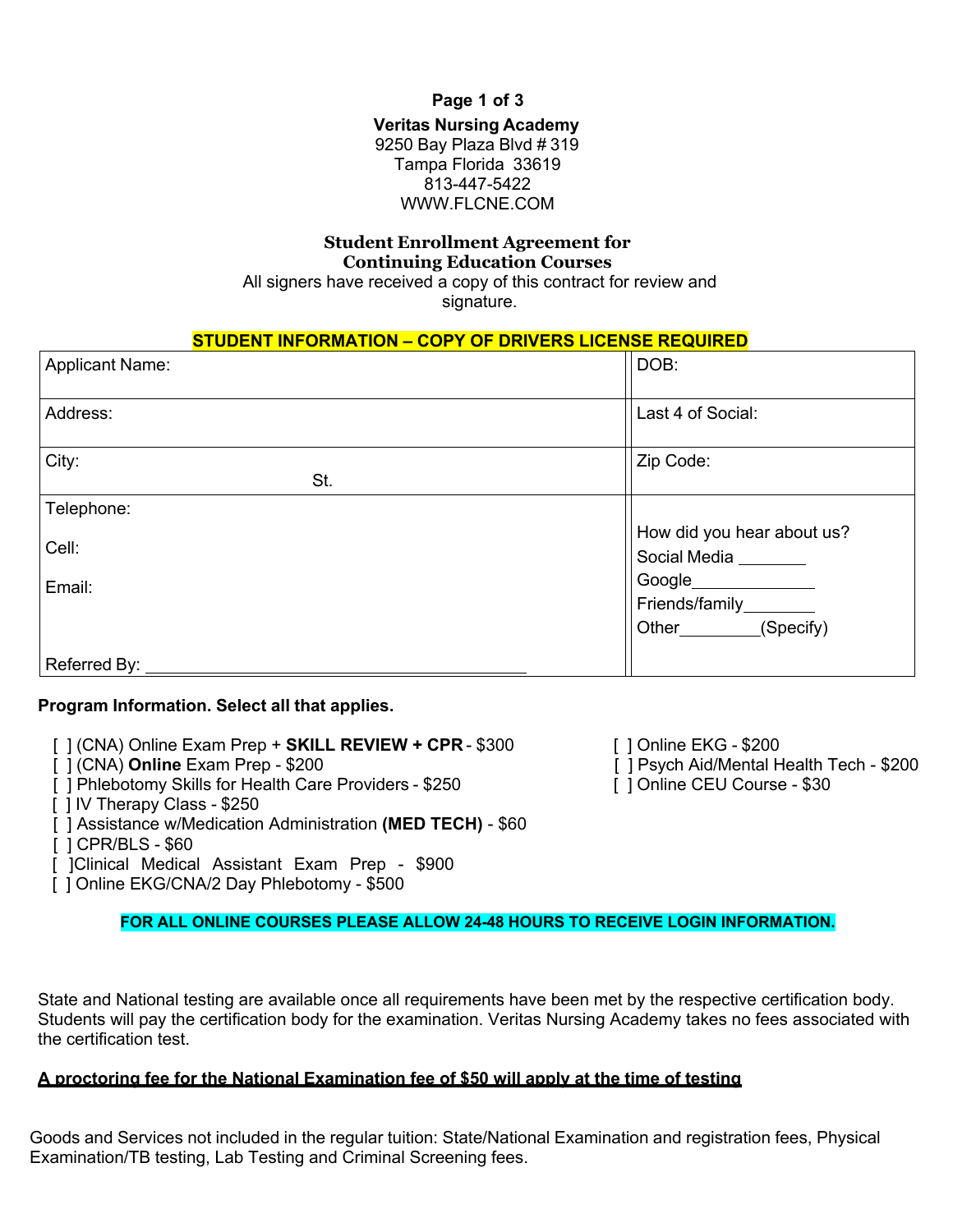## **Page 2 of 3**

### **METHOD OF PAYMENT**

1. Payment in full at the time of signing the enrollment agreement. Class fees are not transferable.

Payment accepted are: CASH VISA MASTERCARD

#### **CANCELLATION, REFUND & RESCHEDULE POLICY**

Should a student be terminated for any reason, all refunds will be made according to the following refund schedule.

### **CANCELLATION & REFUND POLICY**:

**Refunds must be requested a minimum of 5 days prior to the scheduled class date. All requests must be made by calling our registration office directly.**

Cancellations received 5 business days before class will be 100% refunded AS LONG AS THE STUDENT HAS NOT RECEIVED ANY STUDY MATERIALS OR ACCESS TO ONLINE LEARNING PLATFORMS. **Once a student has received online login information, received training materials or attended classes there will be no refunds**.

Refunds will be processed by method of payment made by the student. **Initial:**

## **Reschedule Policy:**

You will be charged a transfer fee of **\$35 for CPR/BLS provider and Med Tech Courses. \$75 for our 2 day skills sessions (Phlebotomy/CNA) to reschedule to a future class**. You have 45 days from the original course date to reschedule your class. If you do not successfully complete the rescheduled course after 45 days it will be treated as a new registration and you will be required to pay in full for a new class. **Initial:** 

\*\*I UNDERSTAND AND AGREE TO THE ABOVE STATED CANCELLATION, REFUND & RESCHEDULE POLICY AND THAT I AM SIGING UP FOR THESE COURSES UNDER MY OWN FREE WILL. I ALSO ATTEST THAT THE CREDIT CARD BEING USED BELONGS TO MYSELF AND THAT I AM FULLY AUTHORIZED TO USE SAID CARD AND AM AUTHORIZING VERITAS NURSING ACADEMY'S CREDIT CARD PROCESSOR TO MAKE A ONE TIME CHARGE FOR THE FULL BALANCE OF THE COURSE THAT I HAVE CHOOSEN LISTED IN SECTION/PAGE 1 OF THIS BINDING AGREEMENT.

## **\*\*Student Initial agreeing with the above statement\*\***

# **GROUNDS FOR TERMINATION**

A student's enrollment can be terminated at the discretion of the institution for insufficient academic progress, nonpayment of academic costs, or failure to comply with rules and policies established by the institution.

# **EMPLOYMENT RESOURCE ASSISTANCE**

Job placement is not offered, although employment resources may be offered, the institution does not guarantee employment.

# **ACKNOWLEDGEMENT**

This document constitutes a binding contract between the institution and the student and no further modification or representation except as herein expressed by both parties will be recognized.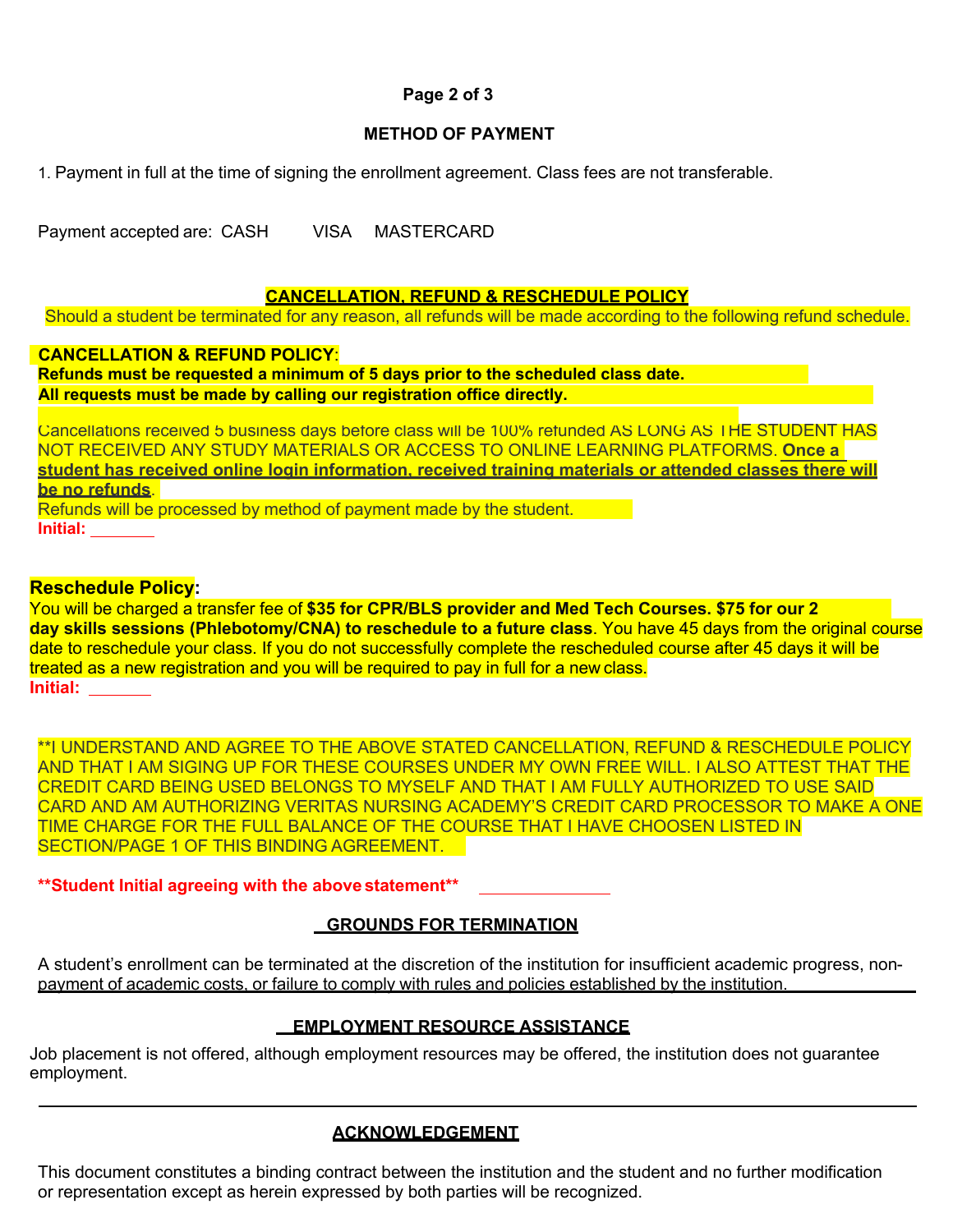VERITAS NURSING ACADEMY, Inc. request that all students carry accident and/or health insurance while enrolled into any program, by signing this agreement you release Veritas Nursing Academy and its employees, contractors and clinical facilities of any liability from harm or damage that may occur to yourself and/or your personal belongings while enrolled in your course of study. I agree I must participate in class activities, attend all required class days, and score a minimum of 80% on class tests to be considered successfully completed in the course I have attended.

I hereby authorize Veritas Nursing Academy to use my photo/video related to my experiences with Veritas Nursing Academy. I understand this information may be used in publications, including electronics Page 3 of 3

publications, audiovisual publications, promotional, social media and advertising views. My consent is freely given as a public service to Veritas Nursing Academy without expecting compensation.

#### **Do not sign this contract before you have read it or if it contains any blank spaces. All signers have received and read a copy of this binding document..**

Courses offered at this institution are approved by the Florida Board of Nursing, Provider # 50-8489 By signing this contract you are stating that you are eligible for the courses by meeting the previous health related work experience or similar circumstances. If you have taken any health -related courses, homemaker, companion, and medical or nursing student will suffice as health related.

The undersigned hereby acknowledges that participation in Veritas Nursing Academy programs or courses related activities may involve risk of physical injury, illness, death or exposure to blood or body fluids while participating in clinical activities and/or any other types of activities associated with participation in said programs and courses. The student hereby assumes all such risks and does hereby release and forever discharges Veritas Nursing Academy and/or its affiliates, the instructor, the clinical site or facilities, and all agents thereof from any and all liability of whatever kind of nature arising from and by reason of any and all known and unknown foreseen and unforeseen bodily and personal injuries, damage to property, and the consequences thereof resulting from the registrants participation in or involvement with this course. It is strongly recommended that you obtain approval from your Health Care Provider prior to participating in the activities of this course and obtain health insurance to cover any cost associated with ANY type of injury or illness that could occur. I am verifying that I have read understood and will comply with the liability waiver. I am signing this document of my open free will and am hereby releasing any and all liability by signing the document.

I the student understand that I am completing a continuing education course that is approved only by the Florida Board of Nursing, CEBROKER, the certificate given after completion is only to verify attendance and in no way represents a diploma or degree. Florida Board of Nursing requires that proof of completion via certificate is given at the end of a completed course. I understand that some employers may not accept this type of program as sufficient to be become employed.

ARBITRATION: the student, hereby agrees that any and all disputes with the training facility, the training facilities parent company or their subsidiaries or affiliates, whether statutory, contractual or otherwise, including but not limited to personal injuries and/or illness ("Claims") shall be resolved by binding arbitration as allowable in the State of Florida. In addition, the student agrees that they may not initiate any arbitration proceeding for any claim(s) unless and until the student has first given the training facility specific written notice of each Claim by certified mail to: [9250 Bay Plaza Blvd suite 315 Tampa FL 33619], complied with all applicable procedures of the business, and given the business a reasonable opportunity after such notice to cure any default, including correcting/rectifying any issues. Arbitration awards may be enforced in any court of competent jurisdiction. The provisions of this paragraph shall be governed by the provisions of the federal Arbitration Act, 9 U.S.C §1, et seq, and shall survive settlement. The rules governing arbitration are different than those in court. Arbitration does not involve a judge or jury and review is limited, but an arbitrator can award the same damages as court. Except as may otherwise be provided in AAA's Consumer Due Process Protocol that allows consumers to file certain claims in smalls claims court, Buyer understands that by initialing this Arbitration paragraph, he or she is giving up his or her right to trail in court, either with or without a jury.